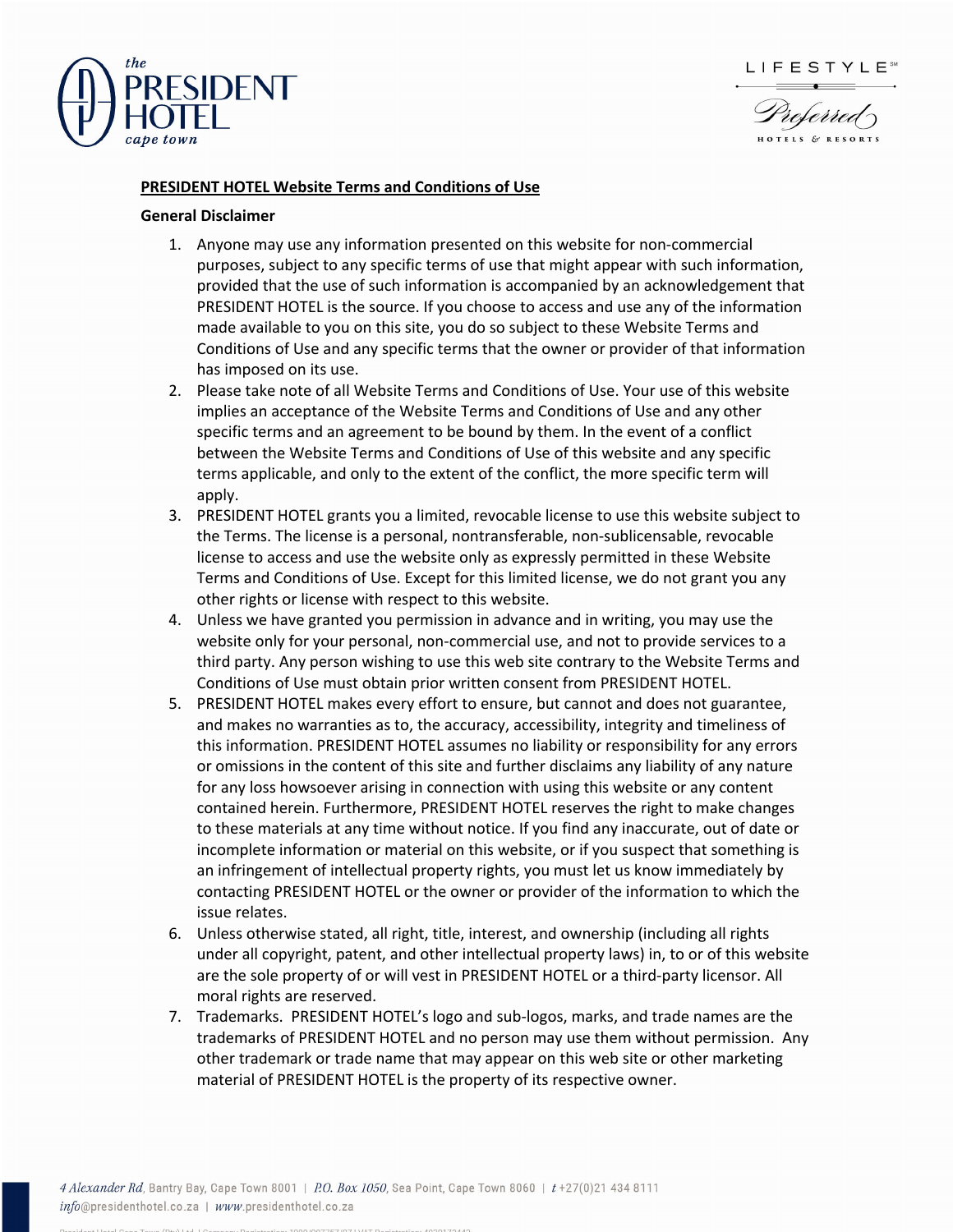



LIFESTYLE<sup>sw</sup>

- 8. You should independently verify any information and material on this website before relying upon it. The information and material on this website are not substitutes for the exercise of professional judgment. If you are not qualified or experienced enough to make that judgment, you should take professional advice or contact the relevant information owner or provider for further information and advice.
- 9. Hyperlinks to other websites are provided as a convenience only, and imply neither responsibility for, nor approval of, the information contained in those other websites on the part of PRESIDENT HOTEL. PRESIDENT HOTEL makes no warranty, either express or implied, as to the accuracy, availability, reliability or content of such information, text, graphics and hyperlinks. PRESIDENT HOTEL will not be liable for any indirect or consequential loss, or for any loss of business, profit, revenue, goodwill or data, lost or wasted management time or the lost time of other employees arising from your use of this website or any information or material on it, or your inability to use it (whether that loss is direct or indirect).
- 10. While PRESIDENT HOTEL makes every effort to ensure that any executable material available to be downloaded from PRESIDENT HOTEL's website is free of any virus, it cannot guarantee that the material is free from any or all viruses. PRESIDENT HOTEL is not responsible for any loss or damage howsoever caused by the executable material and potentially malicious code contained therein.
- 11. You are responsible for ensuring that your computer systems are suitable to access and use this website. You are responsible for implementing sufficient anti-virus and other security checks to ensure the accuracy of data input and output.
- 12. The collection and retention of personal information by PRESIDENT HOTEL through its website and through the registration process is subject to the terms of the PRESIDENT HOTEL's privacy policy currently in force and available for review on this website.
- 13. Restrictions on Use of Website:
	- a. Framing. No person, business, or website may frame this website or any of the pages on this website, or use any other framing technique to enclose any portion or aspect of the website, or mirror or replicate any portion of the website;
	- b. Linking. We prohibit "deep linking" to any other pages in a manner that would incorrectly suggest endorsement or support of PRESIDENT HOTEL or suggests you are the owner of any intellectual property belonging to PRESIDENT HOTEL.
	- c. Spiders and Crawlers. No person, business, or web site may use any technology (including spiders or crawlers) to search and gain any information from this website.
	- d. You specifically may not:
		- i. Copy, reproduce, upload, post, display, republish, distribute, transmit, any part of the content in any form whatsoever;
		- ii. Modify, translate into any language or computer language, or create derivative works from, any content or any part of this website;
		- iii. Reverse engineer any part of this website;
		- iv. Use the website other than to make legitimate reservations or bookings;